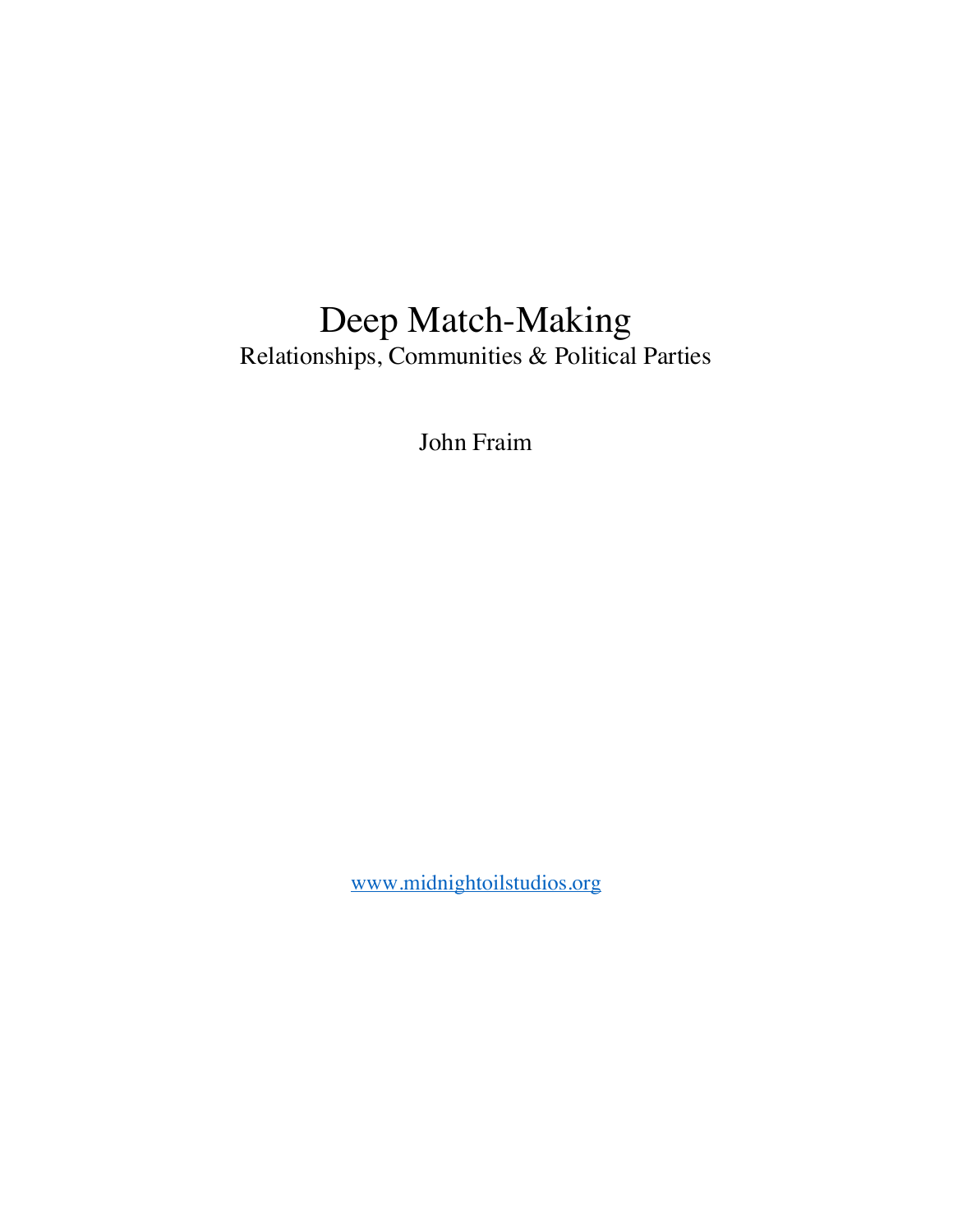"Electricity will take the place of God. Let the peasant pray to electricity: he's going to feel the power of the central authorities more than heaven."

> Vladimire Ilyich Lenin 1918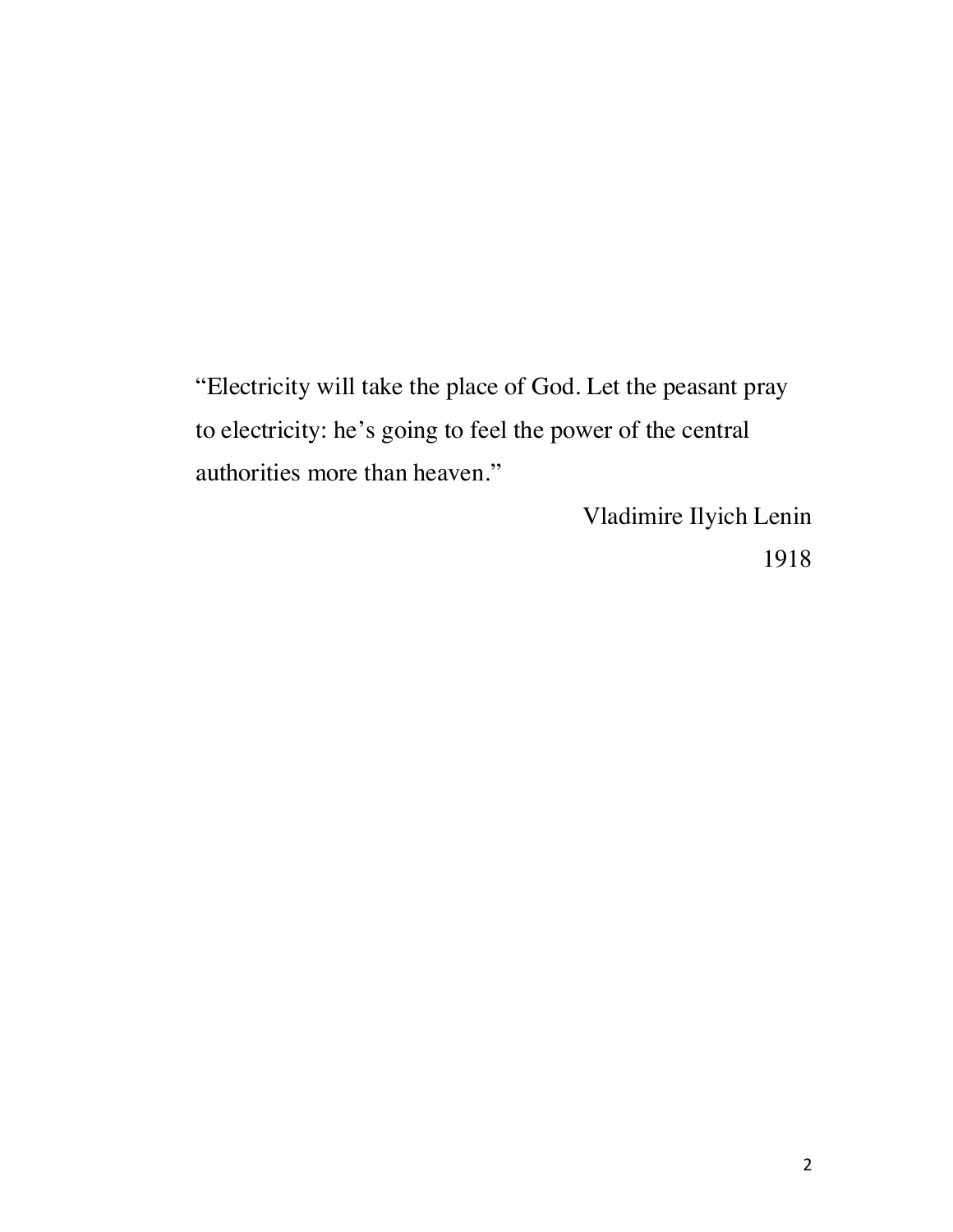### Contents/Outline

Introduction

Early Days of the Match-Making

Evolution of Match-Making

Relational Databases

Artificial Intelligence

Digital Data

Data Profiles

Match-Making Potential

Fear of Match-Making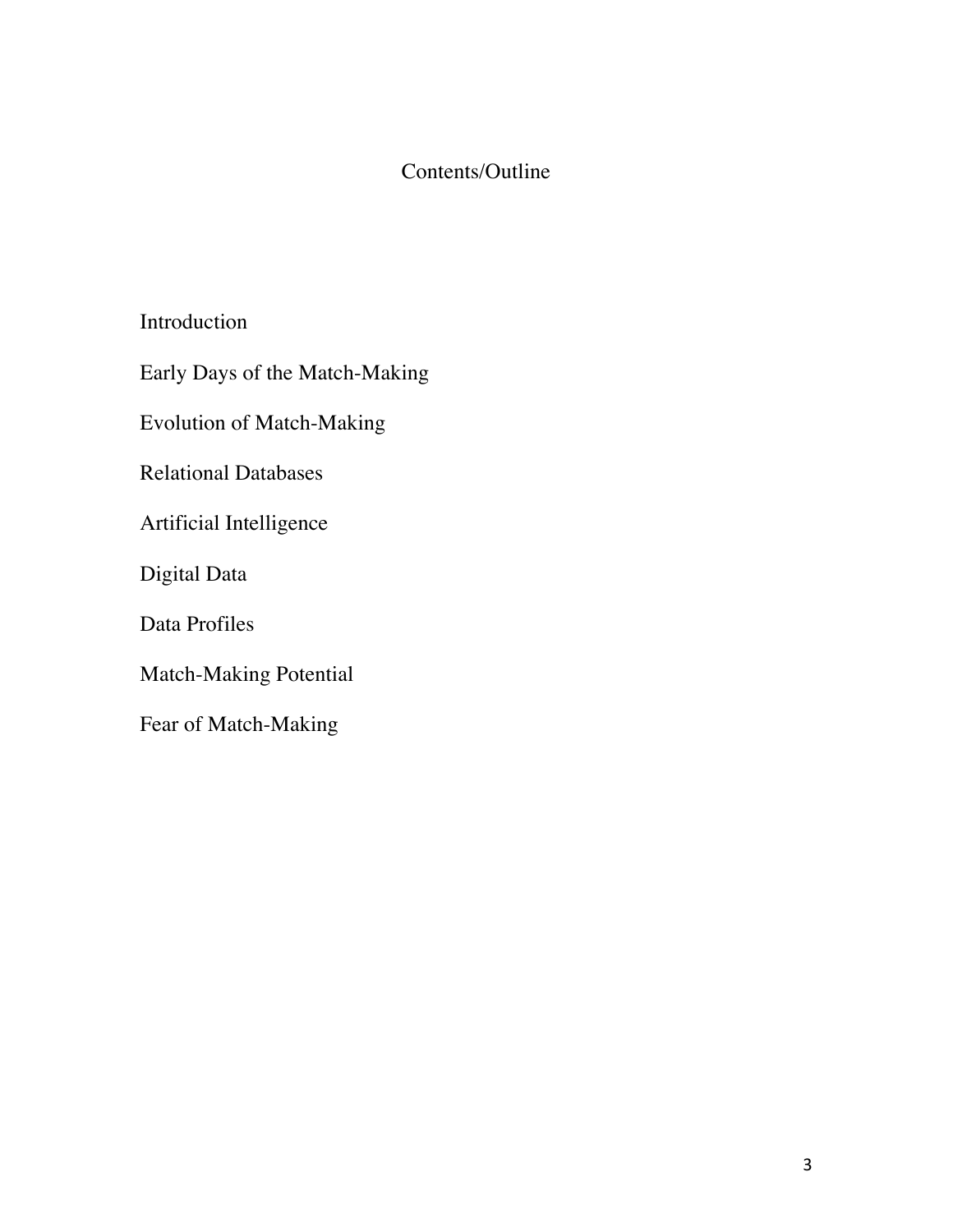#### Introduction

It's agreed by many that the web has not lived up to early expectations of it. At the Web Summit in Lisbon in November of 2018, founder of the web Tim Berners-Lee called for a new "Contract for the Web," based on access for all and the fundamental right to privacy, among other things. In a *New York Times* editorial in December of 2018, As Berners-Lee said, "The web has been hijacked by crooks and trolls who have used it to manipulate people all over the world." He cited examples such as the dark web, cyber-crime, fake news and personal data theft. In January of 2019, he urged the global elites at the World Economic Forum in Davos to join the fight against the "polarization" of online debates. He called for discussion platforms that connect people with different opinions and backgrounds, contrary to today's common practice of creating online ghettos, filter bubbles and feedback loops where people rarely encounter opinions different from their own.

One of the early expectations of the web was that it would allow people to connect in new ways. While this has certainly happened, connection has come at the expense of privacy. Certainly, one of the grand achievements of the digital age is the ability to match people with products. This comes as little surprise to inhabitants of modern culture as we experience this match every day in hundreds and even thousands of instances. What is surprising is that digital matching technology has little interest in matching people with people.

This book discusses the early years of matching people together in the American dating industry and modern versions of this matching-making industry. It looks at the spread of match-making away from dating into areas like peer-to-peer communication, connected-communities and into the employment industry.

In the end, the book argues the real potential and power of match-making has barely been touched. A number of economic and political reasons are behind this lack of interest in matching people. For one, there is currently no real economic "value proposition" for matching people with people. Yet another, more subtle reason, is that modern political power is based on dividing rather than matching people.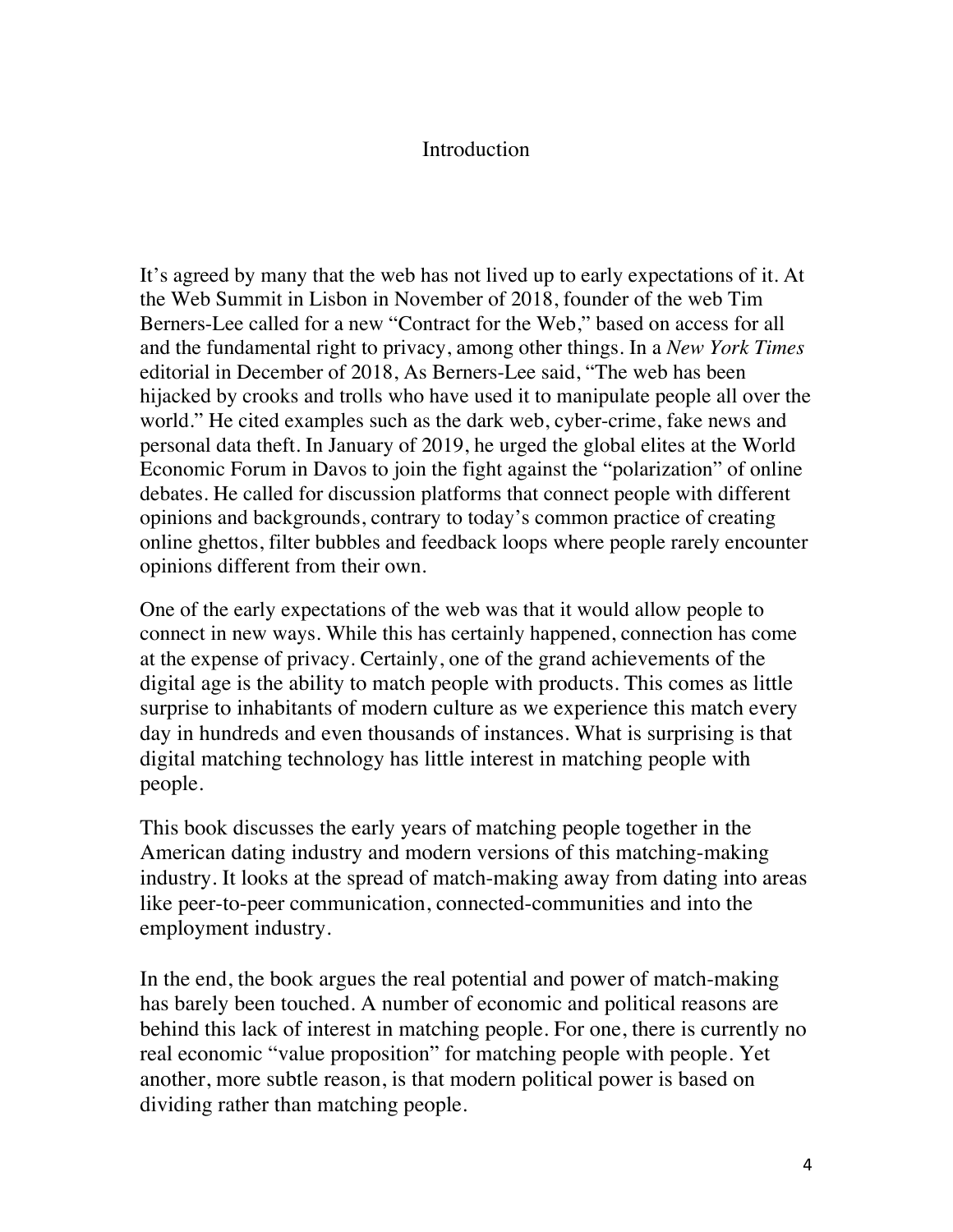#### 1.Early Days of Match-Making

Los Angeles in the 70s and 80s

Referred to as "Escort Services" in the Yellow Pages

Wasn't a category for "Match-Making" or "Dating"

Finding a matching partner at this time (70s & 80s) involved around three major areas it seems to me, these early years of the dating industry in Los Angeles in the 70s and 80s.

- Friends, lucky meeting, introduction of friends … the kind you would constantly meet at certain organizations because parents were members of the organization and young people were introduced this way.
- Hanging out in fern bars of the 80s

Henry Africa's & Perry's in San Francisco

- Great Expectations & Video Dating (Attempts at contact rather than hanging out at bars. The possibility that one's presence could be recorded and seen by as many as want to see it. The possibility that the client could watch the tapes of others on the screens inside the various franchises of the dating service around the nation. The physical location of the dating service franchise was somewhat similar to a television station or a subscriber type access to much information about various people. It didn't take the time and expense of that first date at some low light bar. A client of the dating service would come to record and review what recorded. This had of course the benefit of capturing a few minutes of the client live on video. It was the early years of video and this idea was a novelty.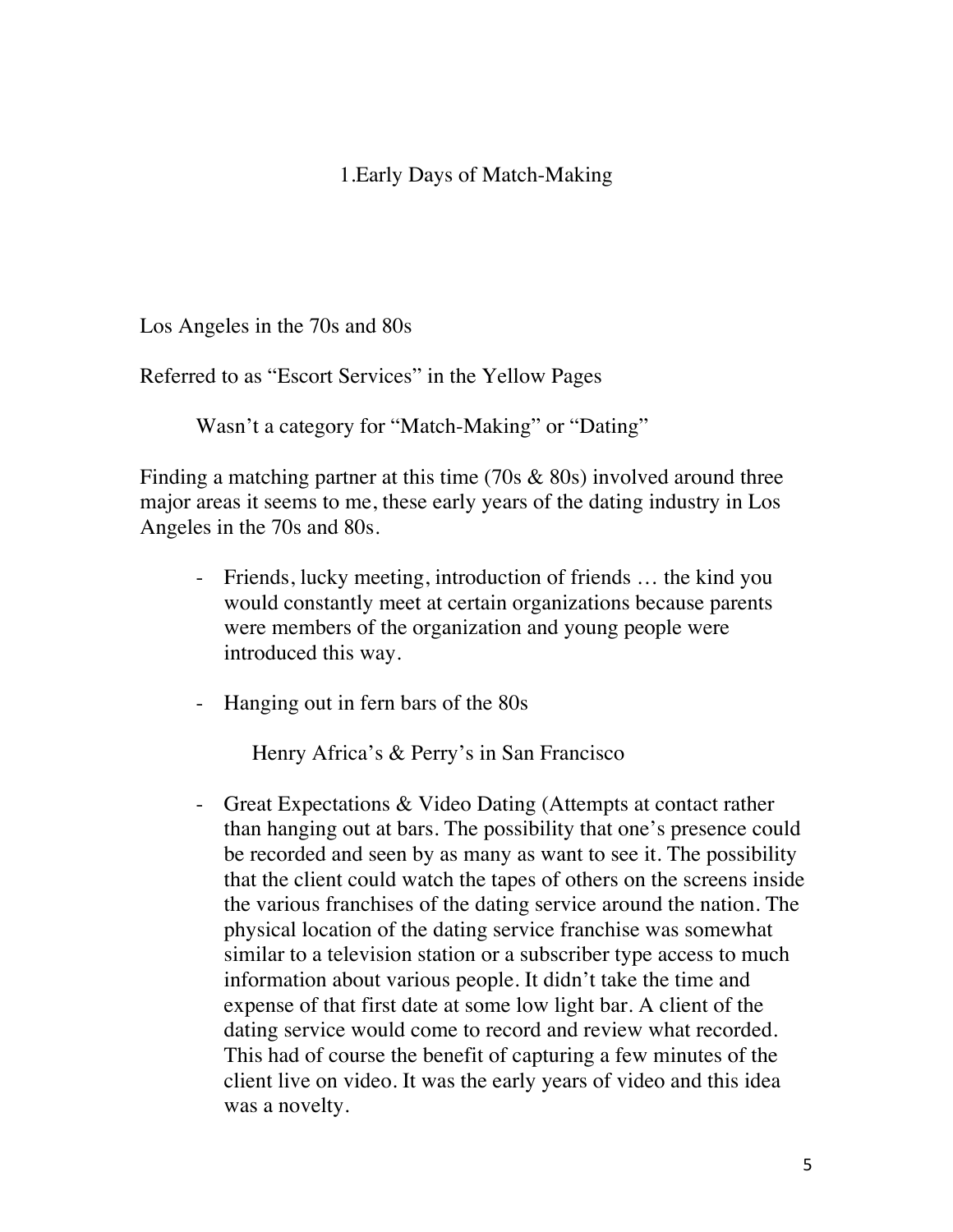Concept/Vision of Founders

Business idea – Matching people together through modern technology. Here, the technology of the Video.

> Live video recording at a central location Two-minute "infomercials" before infomercials invented. Selling oneself on video to members of dating company (Later taken over by networks like QVC of Gunthy/Renker) A growing inner network of franchises in the company and client/members of the franchises.

Publicity

Robert Altman film *The Perfect Couple* based on the founders of the dating industry. Inspiration & model for early television shows like *The Dating Game* and shows like today's Bachelor and 90 Day Fiancée.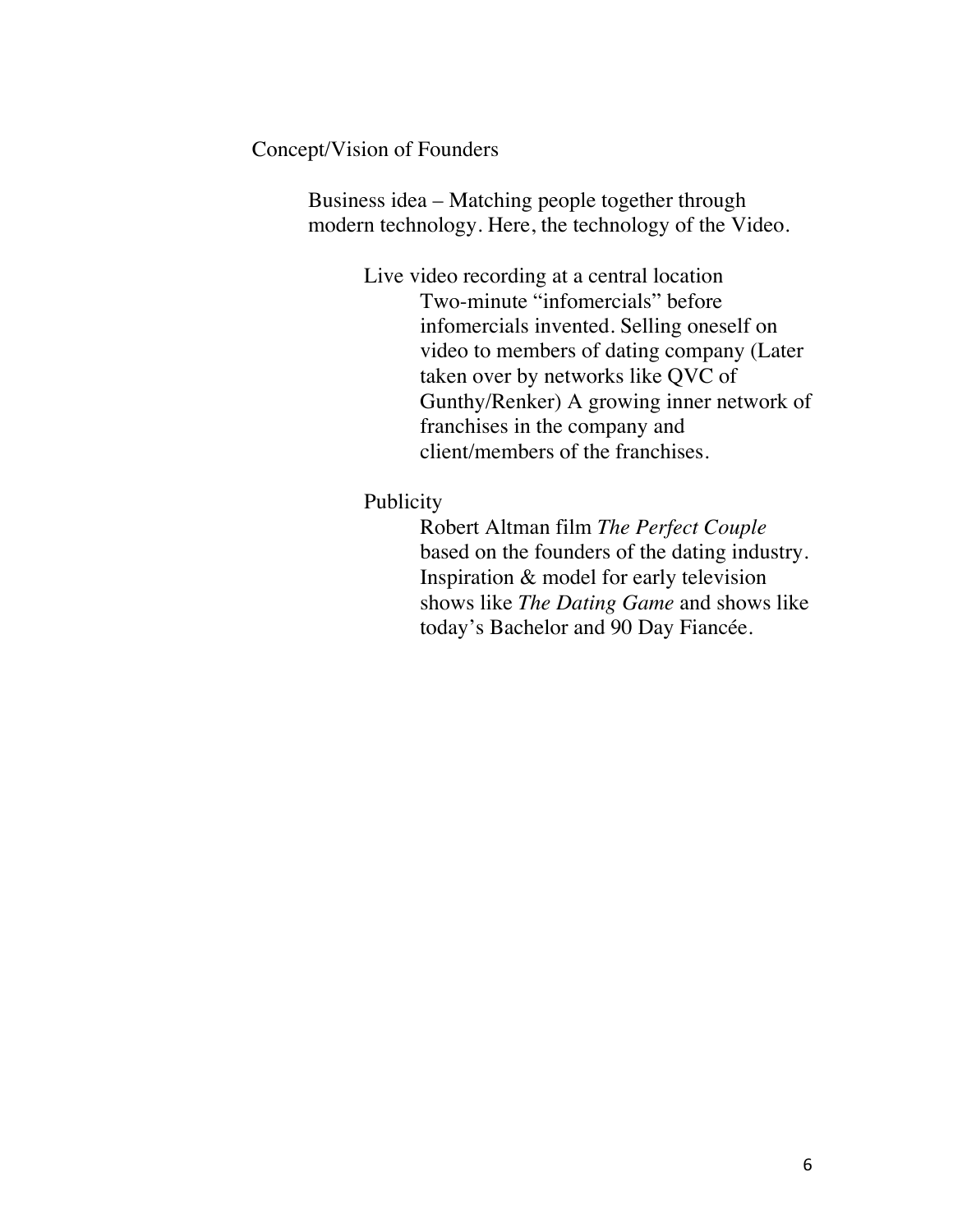#### 2.Evolution of Match-Making

Dating (Matching people with people)

Popular modern dating sites like Match.Com and EHarmony are very different from the video dating in the early years of match-making. However, in many ways, they have not changed all that much. Although computers and Internet are involved now, dating sites are still represent finite universes of subscriber/customers to the services of the dating company.

Migration to Other Areas

Peer-to-Peer Communication (Matching computers with computers)

Computer networks in which each computer can act as a server for the others, allowing shared access to files and peripherals without the need for a central server. Development of cloud computing takes data off personal computers and puts it back into central repositories controlled by corporations.

Employment (Matching people with corporations)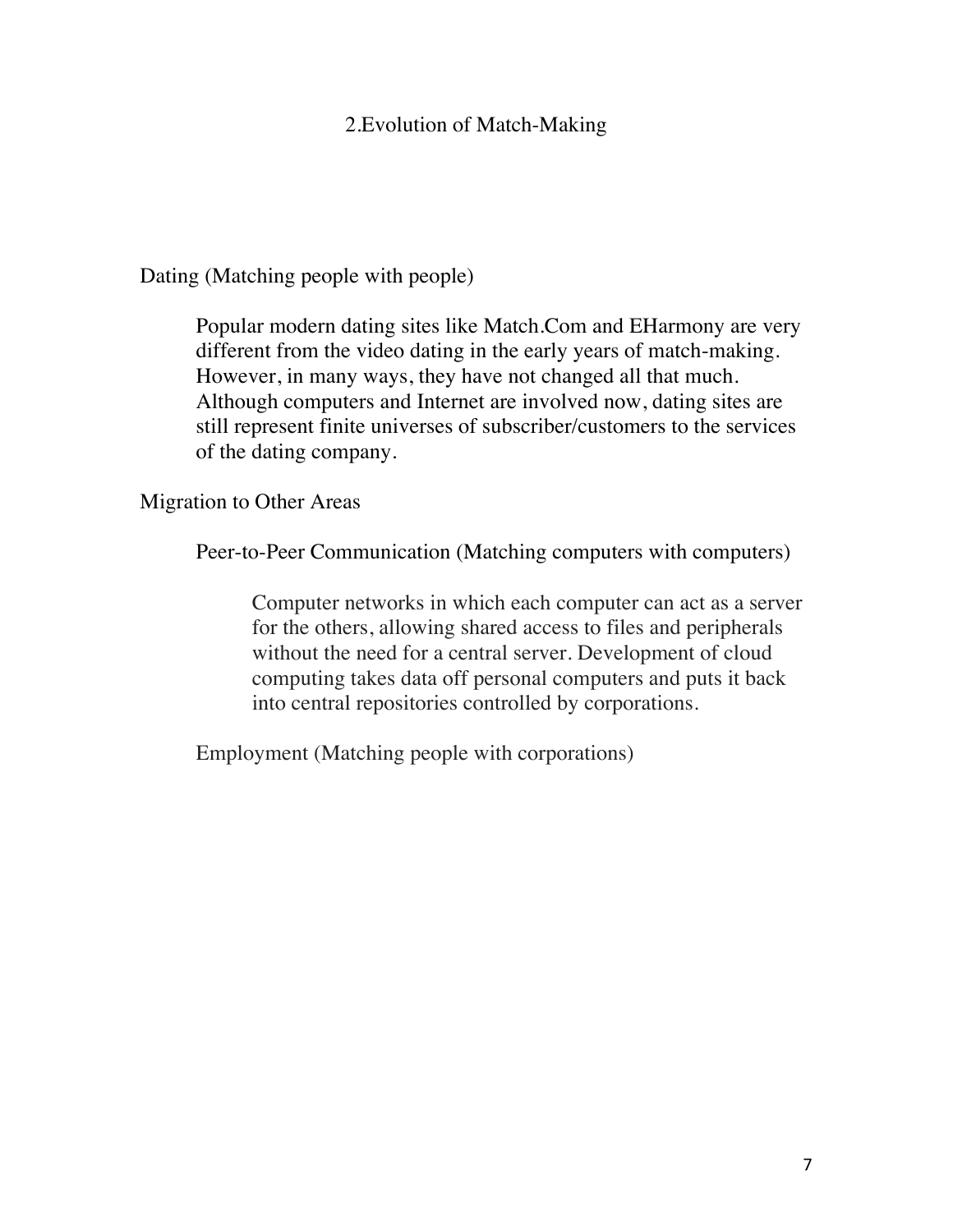#### 3.Relational Databases

#### Major Technology Innovation in Match-Making

Relational databases

Definition: A **relational database** is a digital database based on the relational model of data, as proposed by E. F. Codd in  $1970$ .<sup> $\text{m}$ </sup> A software system used to maintain relational databases is a relational database management system (RDBMS). Virtually all relational database systems use SQL (Structured Query Language) for querying and maintaining the database. This model organizes data into one or more tables (or "relations") of columns and rows, with a unique key identifying each row. Rows are alsocalled <u>records</u> or <u>tuples</u>.¤ Columns are also called attributes. Generally, each table/relation represents one "entity type" (such as customer or product). The rows represent instances of that type of entity (such as "Lee" or "chair") and the columns representing values attributed to that instance (such as address or price).

Basics of relational databases

https://www.ibm.com/ibm/history/ibm100/us/en/icons/reldb/

https://en.wikipedia.org/wiki/Relational\_database

https://computer.howstuffworks.com/question599.htm

https://docs.oracle.com/javase/tutorial/jdbc/overview/database.htm l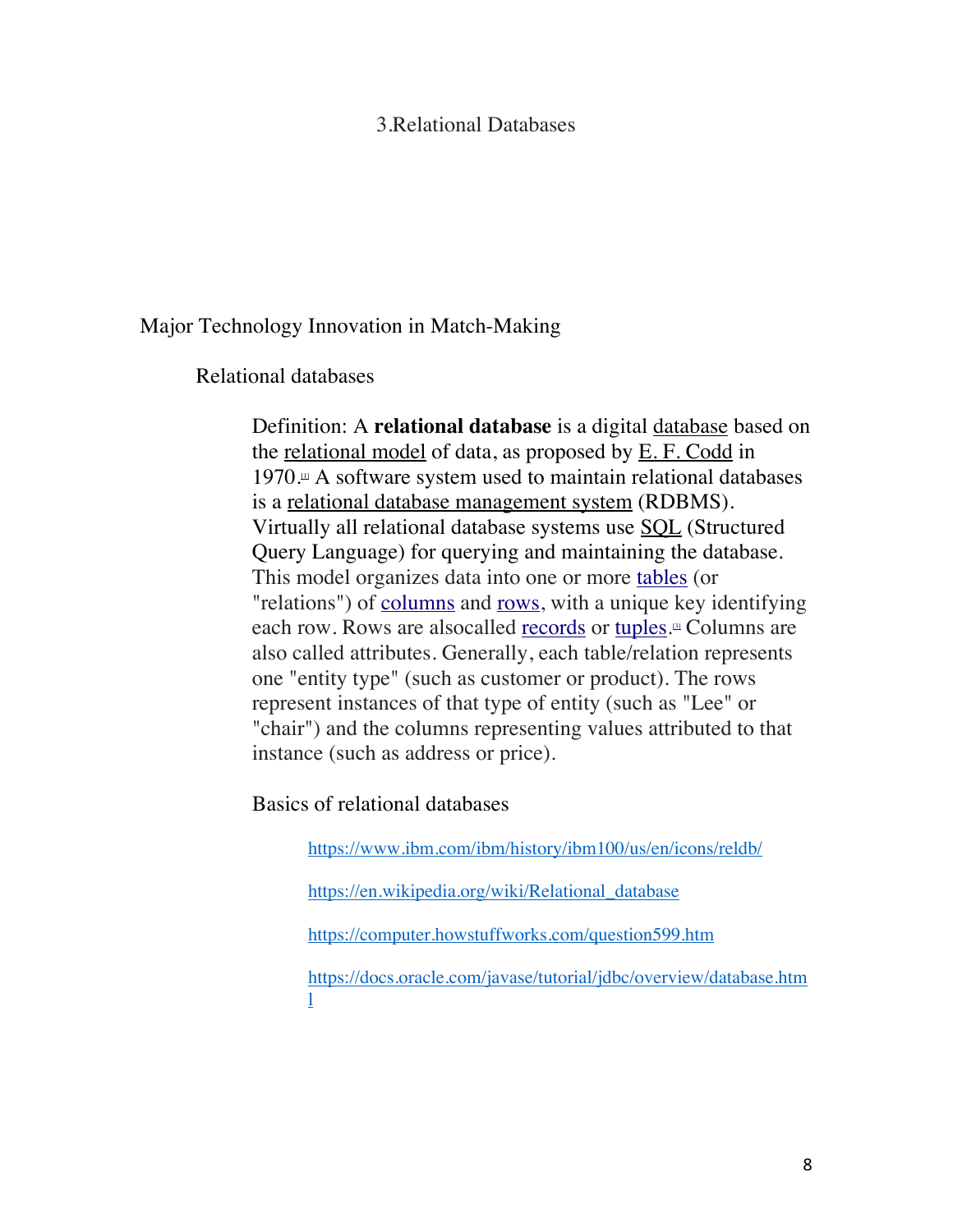

Figure 2 – Aspects of a Relational Database

Corporate/Government Ownership of databases

Product Matching – Not People Matching

Google – *Advertisemen*t of product in internet interaction/surfing/search

Amazon – *Purchase* of product via Internet site

Political Matching

Voters with candidates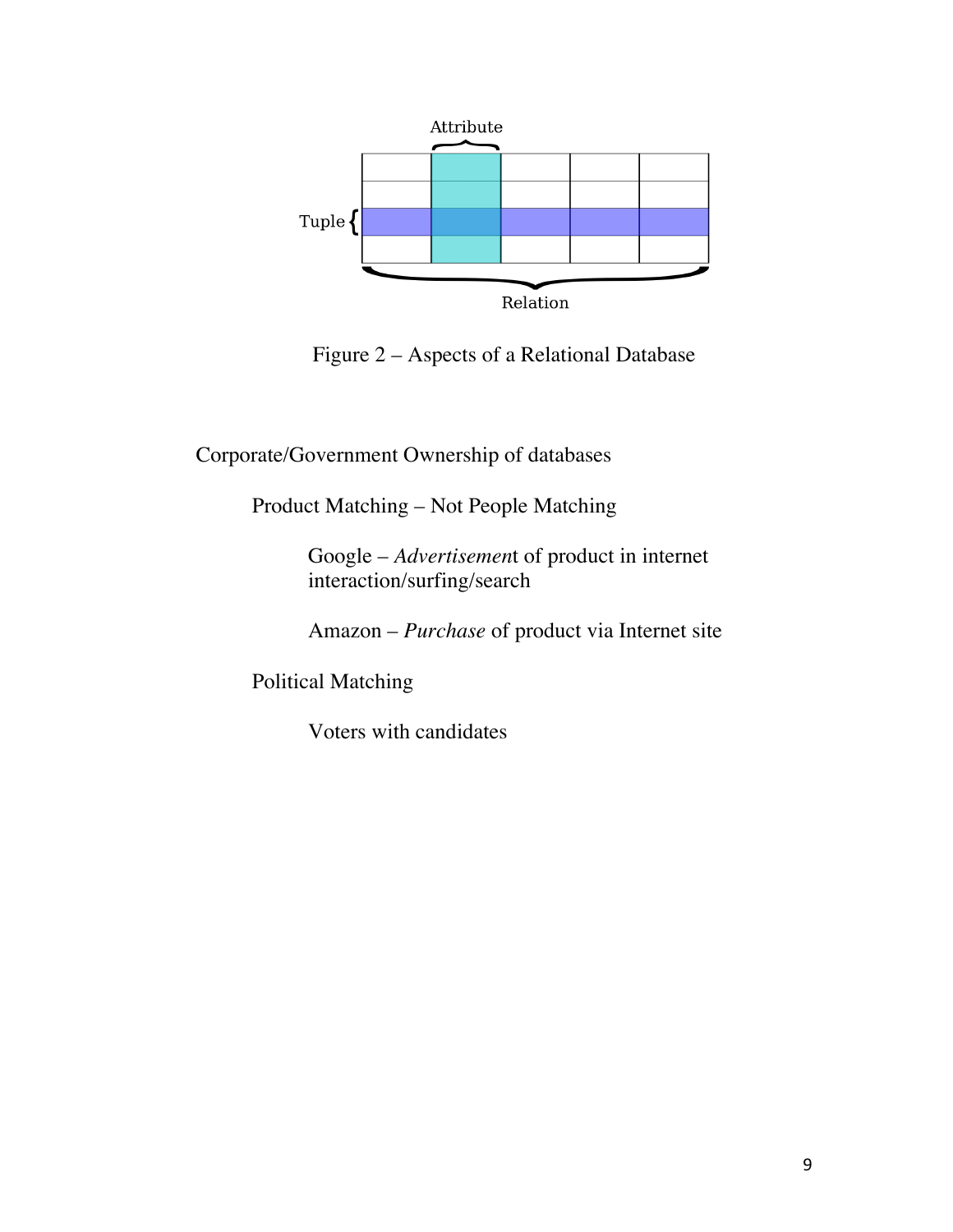### 4.Artificial Intelligence

#### Definition

A branch of computer science dealing with the simulation of intelligent behavior in computers the capability of a machine to imitate intelligent human behavior

the theory and development of computer systems able to perform tasks that normally require human intelligence, such as visual perception, speech recognition, decision-making, and translation between languages.

The modern definition of artificial intelligence (or AI) is "the study and design of intelligent agents" where an intelligent agent is a system that perceives its environment and takes actions which maximizes its chances of success.

John McCarthy, who coined the term in 1956, defines it as "the science and engineering of making intelligent machines."

*The Big Nine*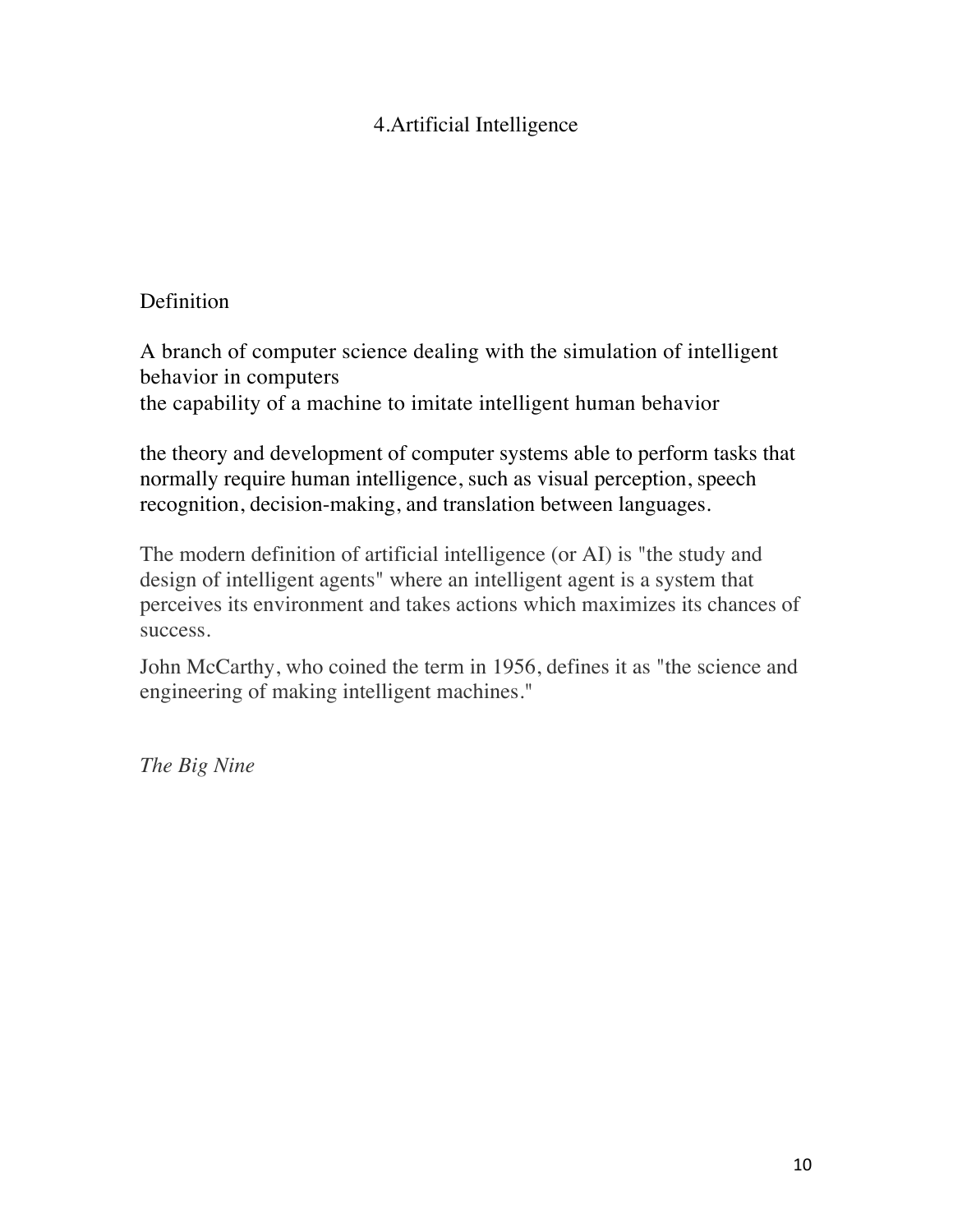#### 5.Digital Data

Data fields in relational databases

#### Saying/Looking & Doing

There are two ways of judging or evaluating people: by what they say, how they look and by what they do.

#### Words

What people say has certainly been the standard and traditional way of evaluating people. But how they look (race, nationality, gender) play a growing predominant part in our era of fervid identity politics. Ultimately, this has been the major method for classifying populations, communities, cities and nations.

Within the area of what people say involves both their speech and writing. Speech takes place in personal, social situations and public contexts. It is face-to-face or through various media like over phones or on YouTube. In social speech, it has various languages and dialects. Within all of this, a person uses a certain number and type of language elements such as pronouns, nouns, adjectives and adverbs. The other night I listened to a fascinating talk on how to determine deception if written or spoken words by the world's great deception expert Peter Hyatt. There are also other things to consider in this area like the main subjects of speech and writing.

As the world becomes more modern and sophisticated, capitalism and government has had to become better at using words of deception. A modern culture in a later stage of capitalism has become cynical and suspicious of being lied to like in the past. It is difficult to attempt to rule the nation or sell products without using words and speech of deception these days in the modern, wise, consumer culture of America. Consumer culture of political narratives and the "products" the narratives are selling.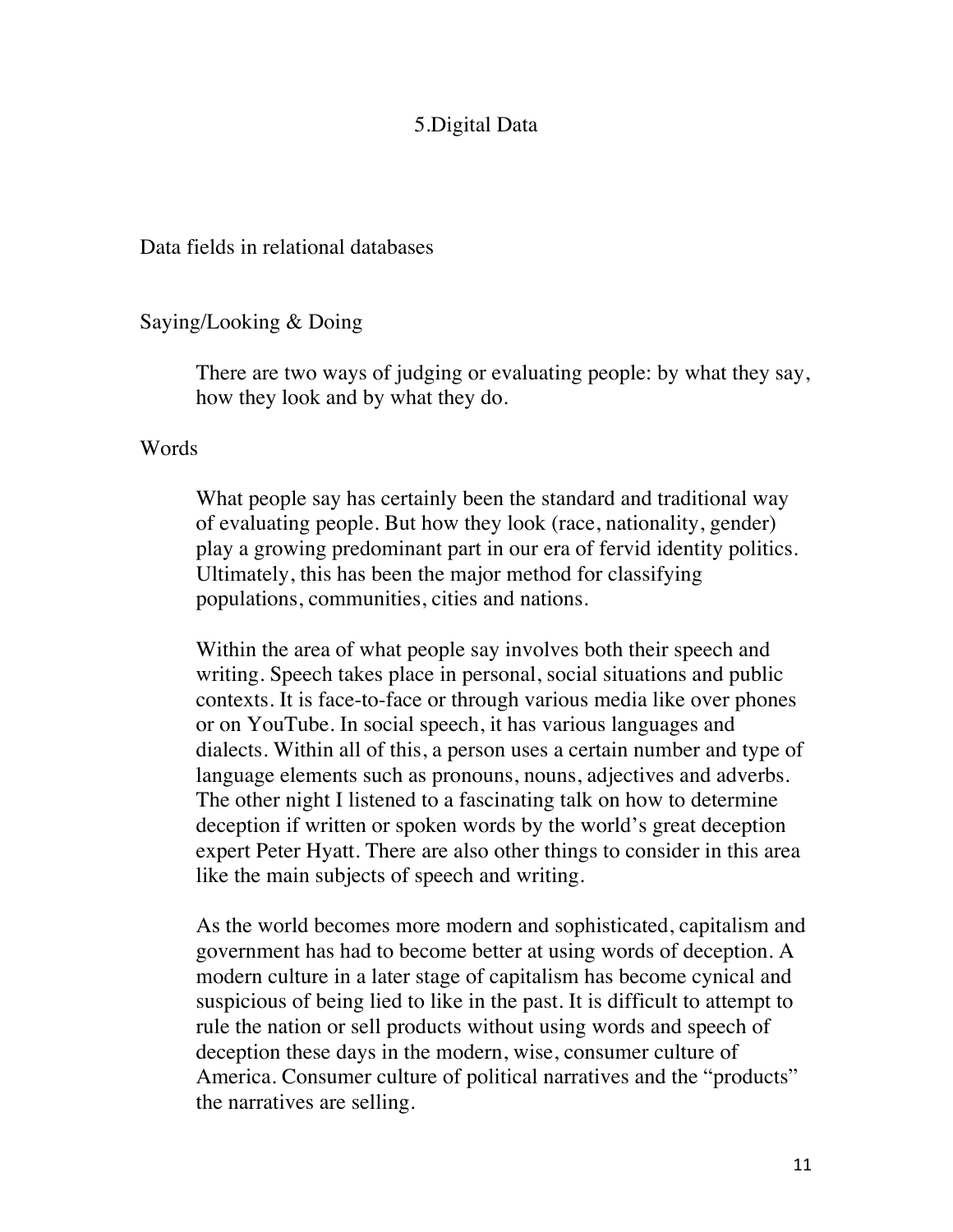#### Actions

An incredible new digital realm exists for evaluating people not by what they say or write, but by tracking, quantifying and classifying a person's digital actions.

A brief example might prove illustrative here. Consider four of the world's leading match-making businesses in our modern era: Great Expectations, Match, It's Just Lunch and EHarmony. The mother ship of the dating industry was Great Expectations, the first attempt to separate the idea of dating from the "escort" industry.

All use words and speech to evaluate subscribers to their site. Now, consider a dating site that does not only rely on words and speech to define a client to be matched up with another client. Rather, the site also takes into consideration the digital actions of both clients.

Once, in the early years of civilization, a person was defined by their basic physical actions. Gradually, physical actions came to be identified with various elements of that discipline called sociology. Classifications and markets were drawn up. Political districts.

Today, modern people are really defined by the type of digital actions they have taken. Why is this simple observation little recognized today? Does it threaten to truly unit the groups within America in a new way? Might connecting via digital actions discover entire new coalitions within America?

The possibilities for utilizing digital actions to define people for matching-making.

This area of digital actions I'm talking about has had – surprisingly – little study.

#### Relational Databases

Rather than attempt to match groups together through traditional means of words modern data bases match through actions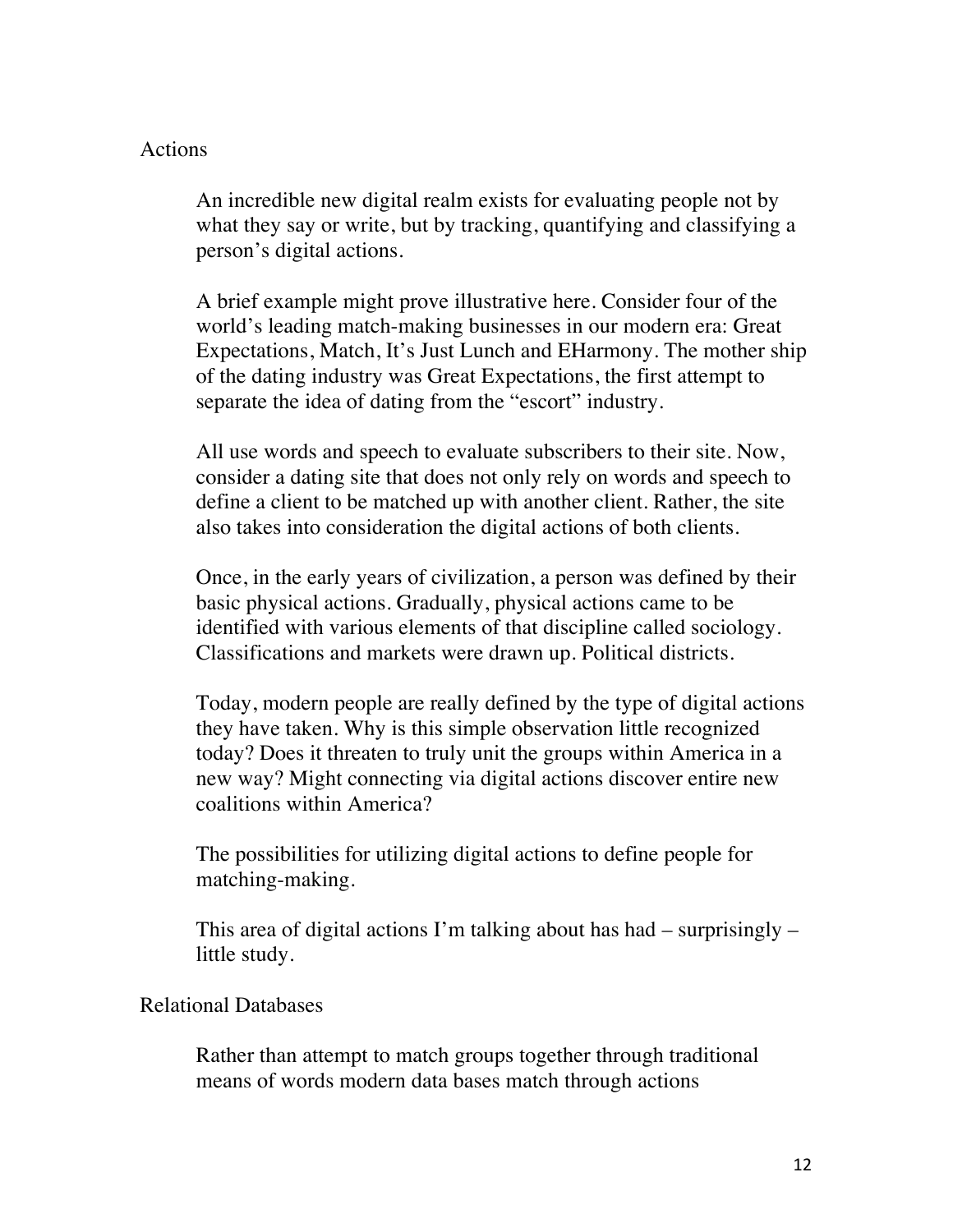#### Digital Data

#### Social Media Data

FaceBook

Number of mutual friends

LinkedIn

**Twitter** 

Instagram

Pinterest

YouTube

Vimeo

Personal Computer Data (Assume most data transferred to smartphones)

Libraries on Computers

Songs

For example, consider music libraries of songs. The point would be to match similar music libraries between two people as a method for matching their interests and compatibility. The thought is that music is a very personal choice and reveals more of a person than word choice (via writing or speech). The similarity in music genres could be compared.

Photos

Videos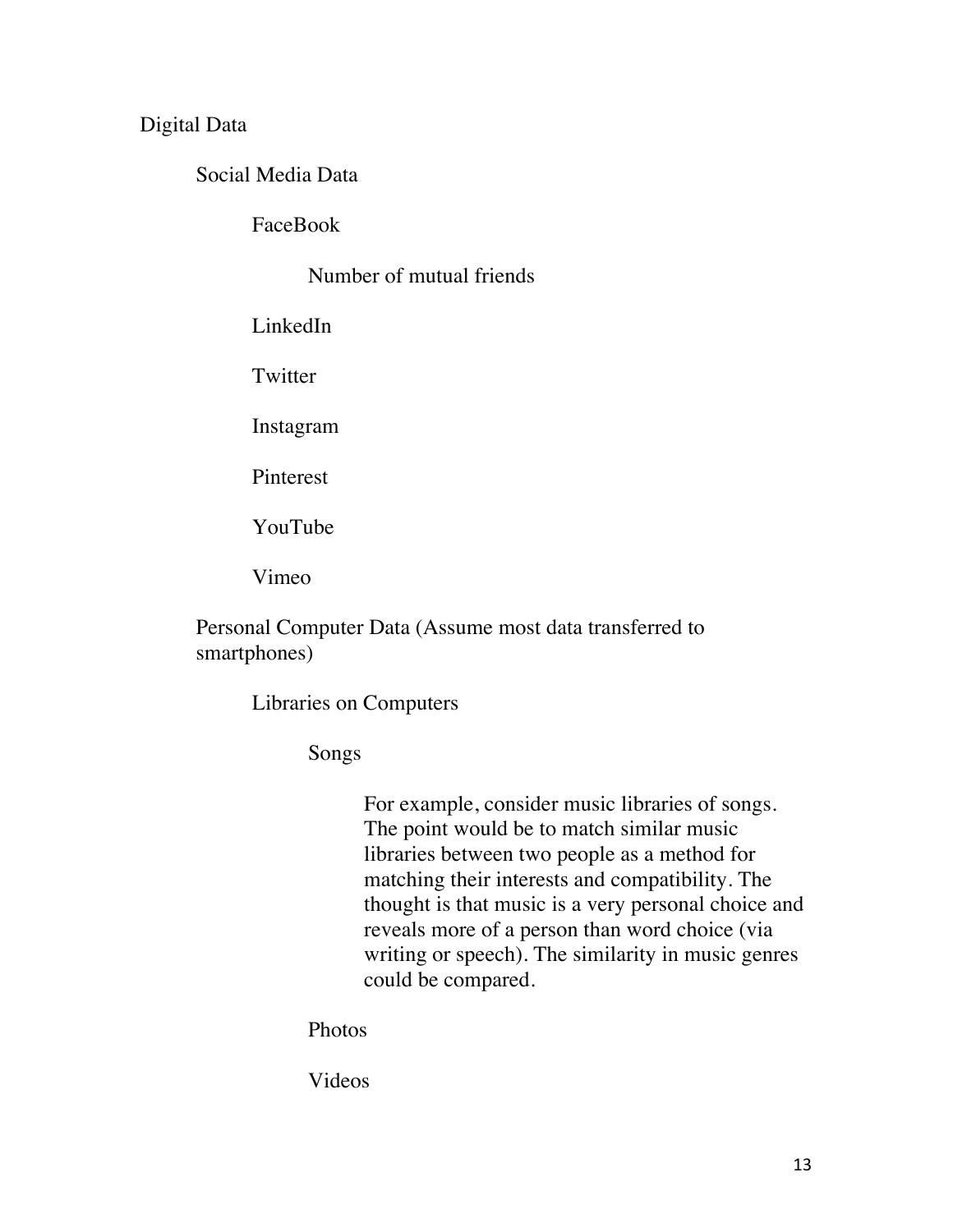Games

Names

Bookmarks

#### Activities on Internet

History of sites visited (usually one week of search held)

Messages

Received

Sent

Mailing Lists Maintained

Smart Phone Data

Applications

(Most personal computer data above transferred to smartphones)

Word Search Data

Held by search engines like Google

Article on early years of word search and Google in *First Monday* article of of 2003. https://firstmonday.org/ojs/index.php/fm/article/view/957 /878)

Shopping Data

In Store

**Groceries**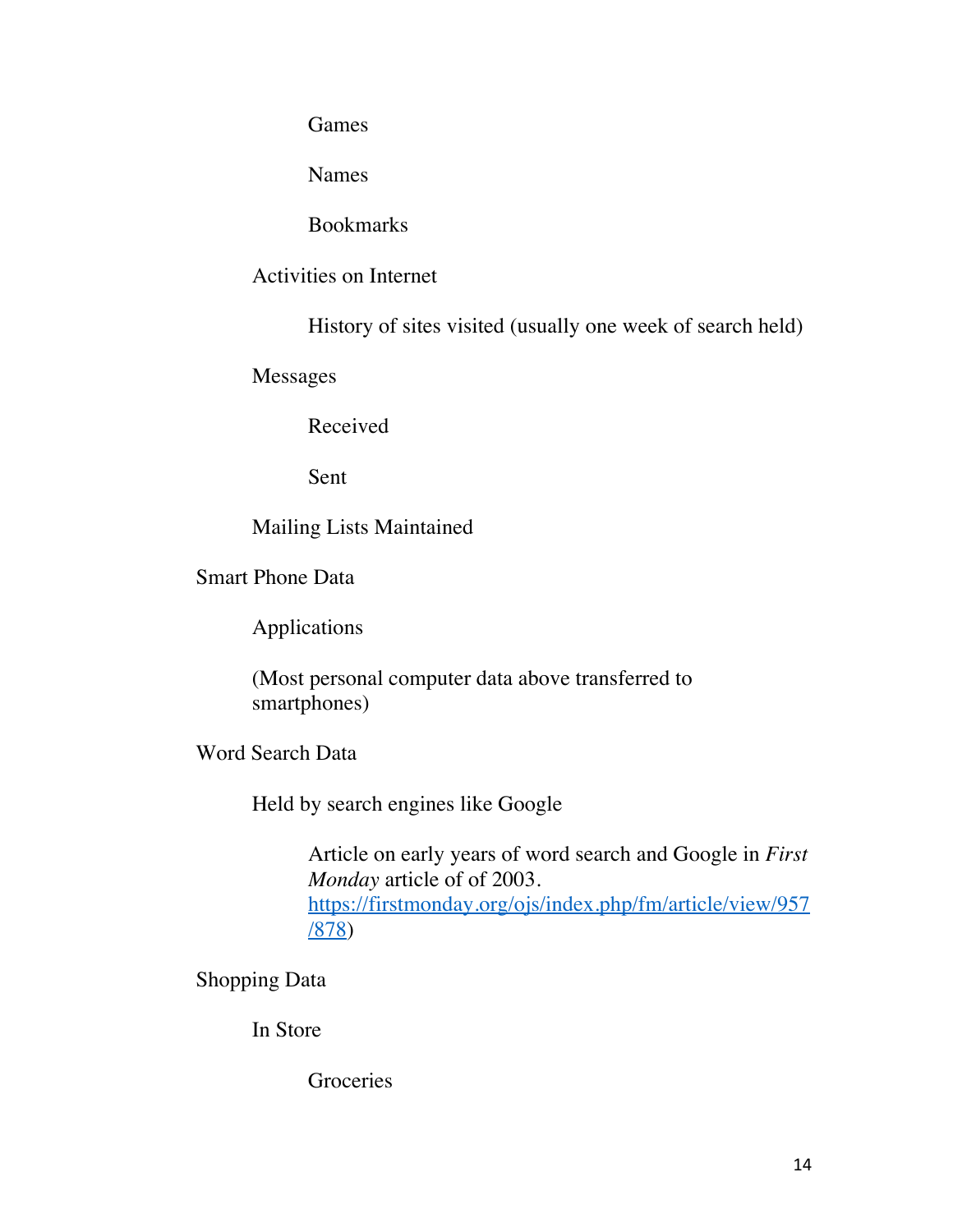Retailers

Online

Amazon

Other Online Retailers

Media Data (Watching & Listening)

Viewing Data

Television programs watched

Listening Data

Radio shows streamed

Music services like Spotify

Media Mix of Data

Television

Radio

Smartphone

Computer

Media Nations

See the manuscript at https://greathousestories.files.wordpress.com/2015/12/me dia-nations-pdf.pdf.

GPS Data (Places visited)

Smartphone data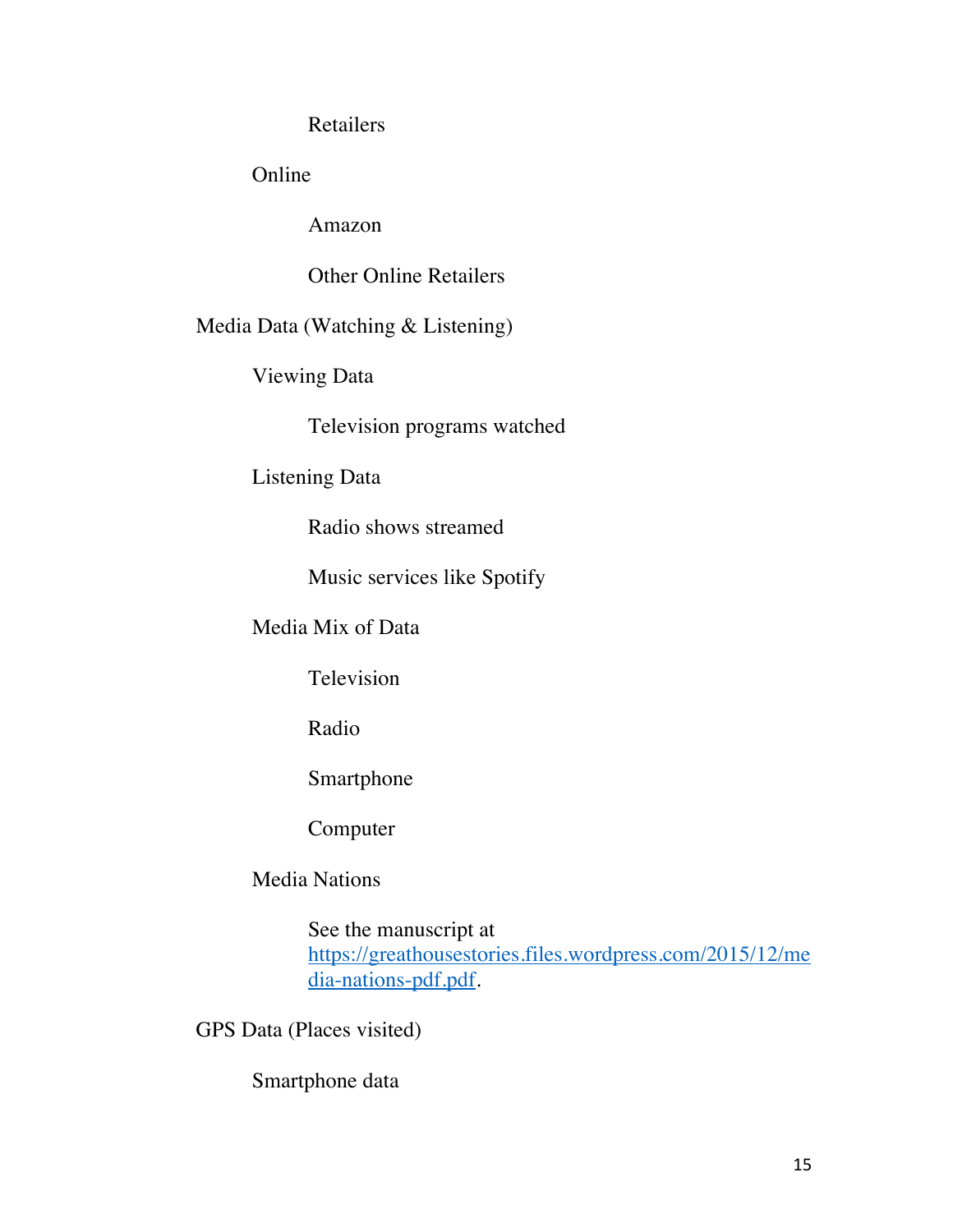## Rating Digital Data

All data not equal

Some data more important for person-to-person matching

Priority system developed?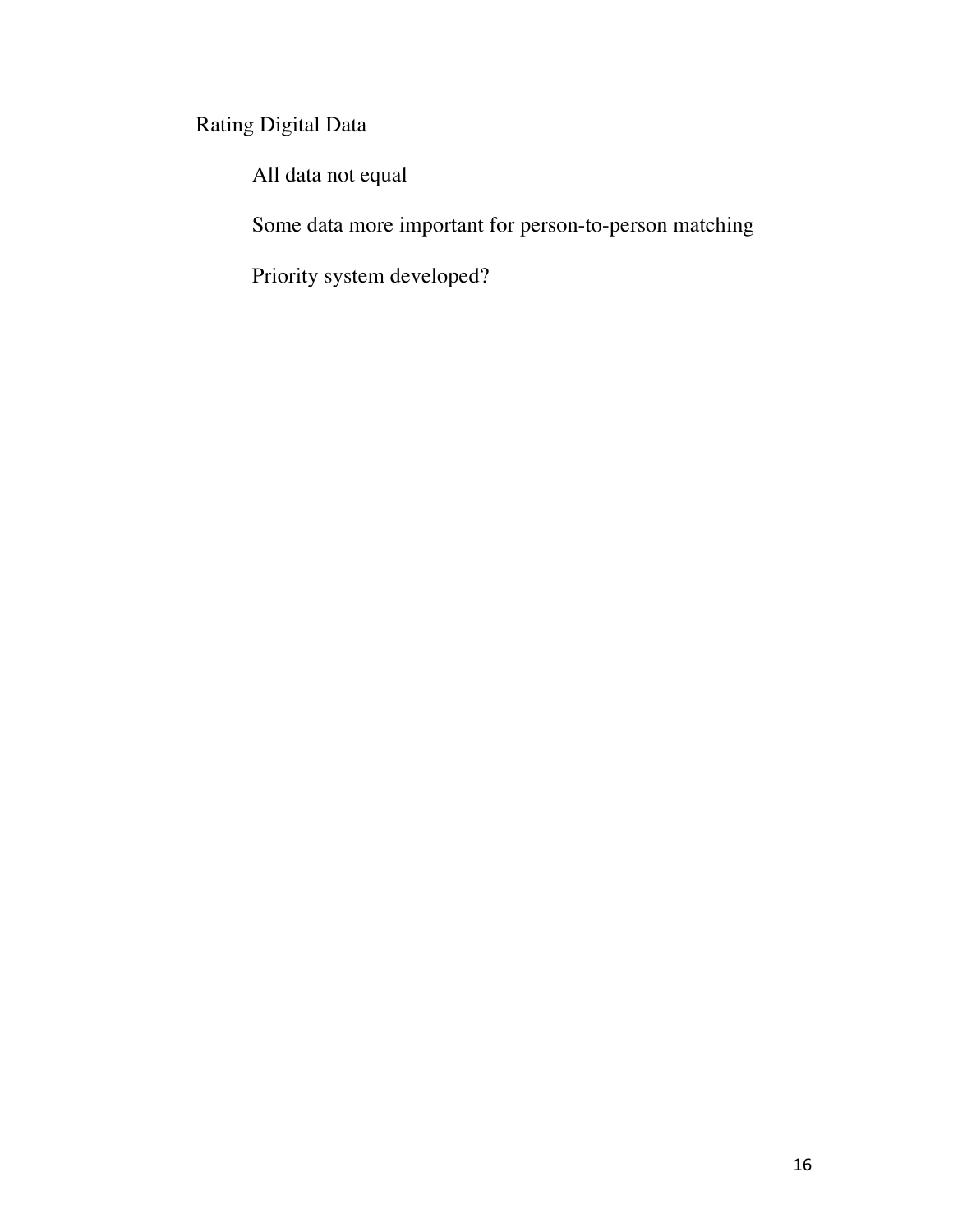6.Data Profiles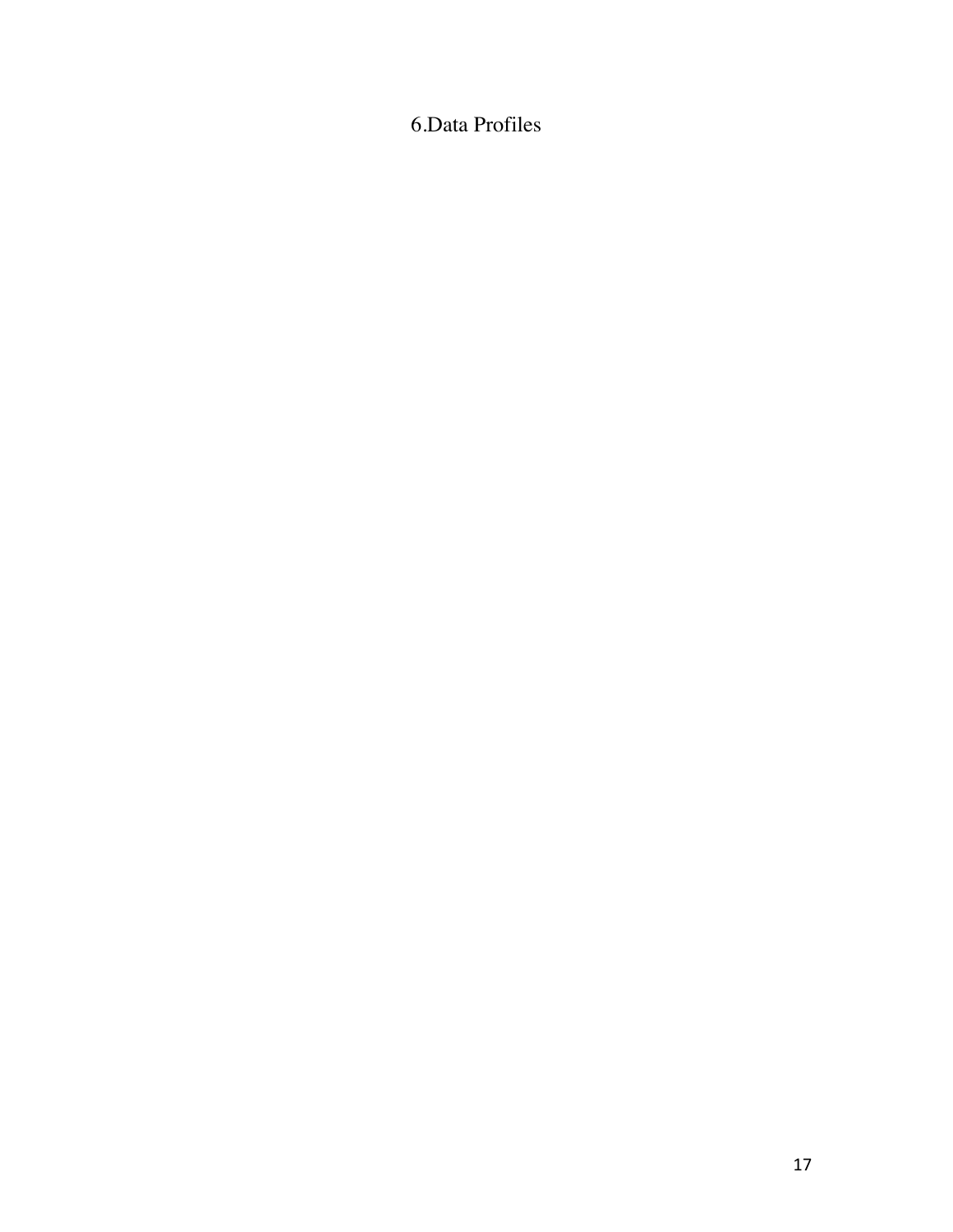# 7. MatchMaking Potential

Far beyond original dating industry and person-to-person matching for personal relationships.

Rather, involves finding hidden commonalities in groups of people.

Potential to restructure political parties or found new parties based on digital data.

Potential to create new communities

Potential to restructure nations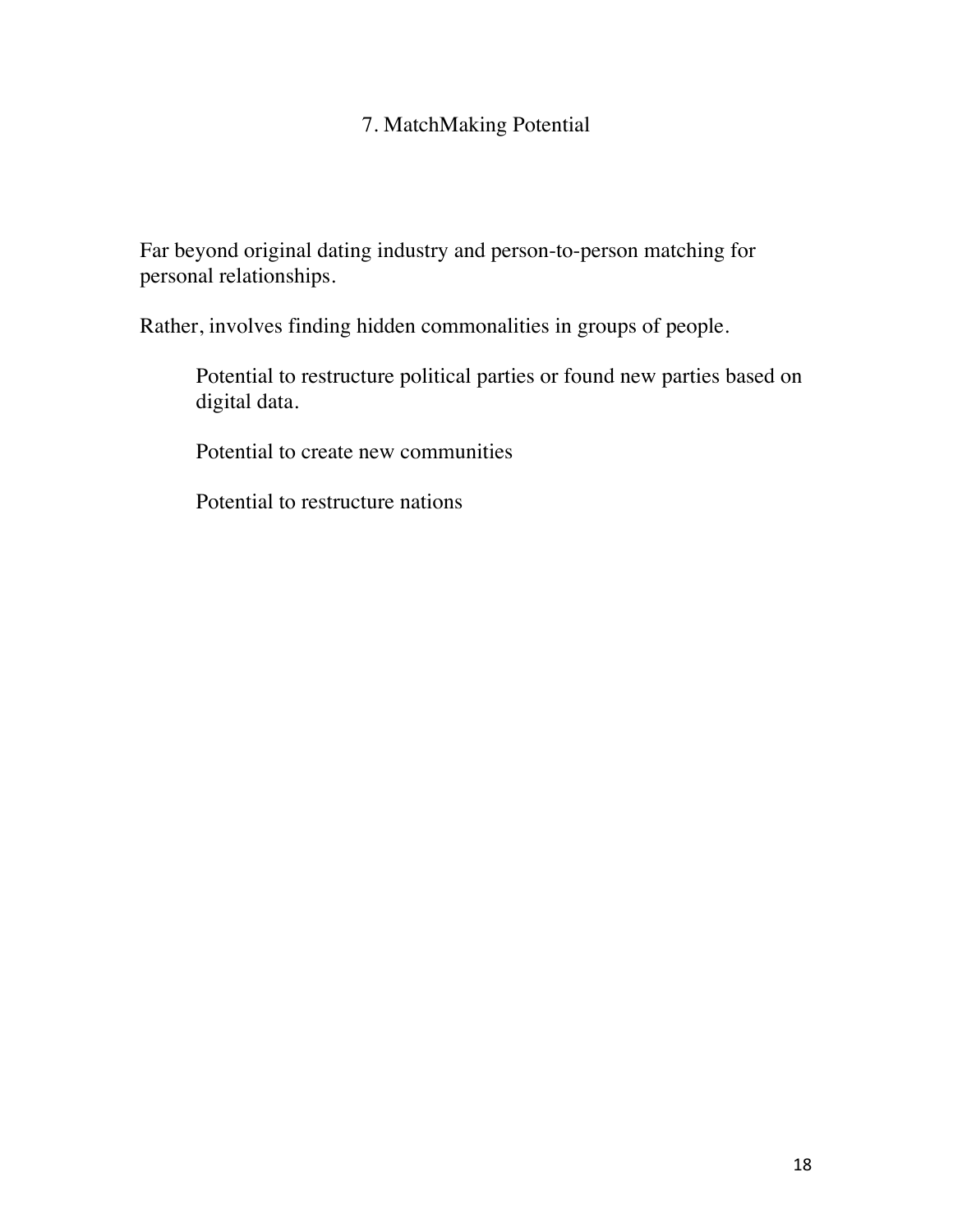#### 8.Fear of Match-Making

Holding back the potential of using modern technology to match people are a number of things.

#### Proprietary Information

The possessor of the type of digital data are the large private Internet companies such as Google, Amazon and FaceBook and the government in organizations like the CIA.

#### **Economics**

No realistic value proposition developed of matching people other than subscription fees to dating sites

#### **Politics**

Political power is the real force against the failure of match-making to find application in a person-to-person context. While economics has yet to find a value proposition for person-to-person matching, the real reason is that the ability of people to match with others goes far beyond its roots in the dating industry and threatens government power. In this sense, p2p matching is seen as much more than matching persons together but rather matching whole new groups together.

Modern government maintains power by dividing people not unifying people. Matching is a method for unifying and not dividing people and offers a method for a citizenry to find common connections in new ways not outwardly apparent from such actions as words, images, race, and traditional marketing classifications such as demographics and psychographics.